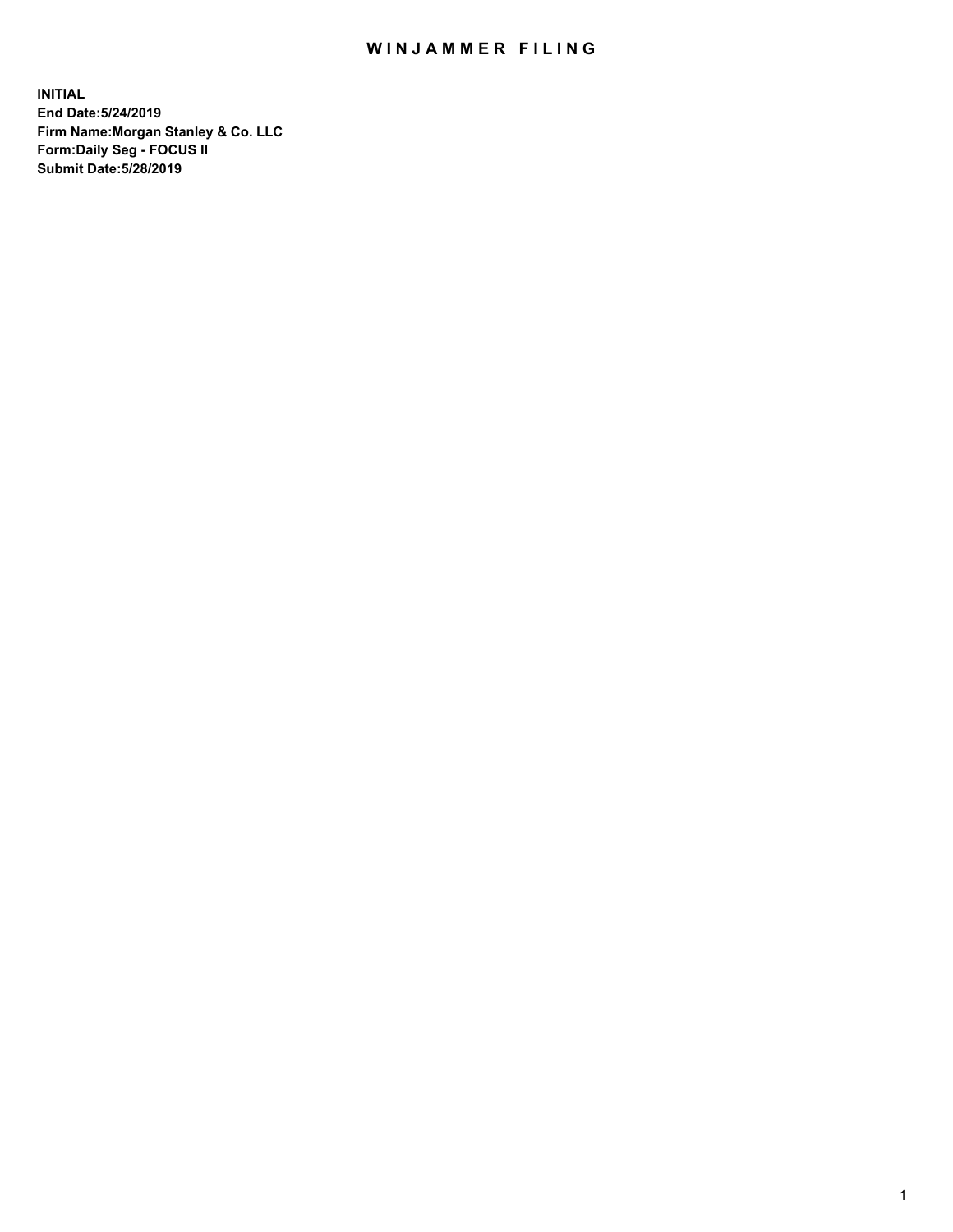**INITIAL End Date:5/24/2019 Firm Name:Morgan Stanley & Co. LLC Form:Daily Seg - FOCUS II Submit Date:5/28/2019 Daily Segregation - Cover Page**

| Name of Company                                                                                                                                                                                                                                                                                                                | Morgan Stanley & Co. LLC                                    |
|--------------------------------------------------------------------------------------------------------------------------------------------------------------------------------------------------------------------------------------------------------------------------------------------------------------------------------|-------------------------------------------------------------|
| <b>Contact Name</b>                                                                                                                                                                                                                                                                                                            | <b>Ikram Shah</b>                                           |
| <b>Contact Phone Number</b>                                                                                                                                                                                                                                                                                                    | 212-276-0963                                                |
| <b>Contact Email Address</b>                                                                                                                                                                                                                                                                                                   | Ikram.shah@morganstanley.com                                |
| FCM's Customer Segregated Funds Residual Interest Target (choose one):<br>a. Minimum dollar amount: : or<br>b. Minimum percentage of customer segregated funds required:% ; or<br>c. Dollar amount range between: and; or<br>d. Percentage range of customer segregated funds required between: % and %.                       | 235,000,000<br><u>0</u><br>00<br>00                         |
| FCM's Customer Secured Amount Funds Residual Interest Target (choose one):<br>a. Minimum dollar amount: ; or<br>b. Minimum percentage of customer secured funds required:%; or<br>c. Dollar amount range between: and; or<br>d. Percentage range of customer secured funds required between:% and%.                            | 140,000,000<br><u>0</u><br>0 <sub>0</sub><br>0 <sub>0</sub> |
| FCM's Cleared Swaps Customer Collateral Residual Interest Target (choose one):<br>a. Minimum dollar amount: ; or<br>b. Minimum percentage of cleared swaps customer collateral required:% ; or<br>c. Dollar amount range between: and; or<br>d. Percentage range of cleared swaps customer collateral required between:% and%. | 92,000,000<br><u>0</u><br><u>00</u><br>0 <sub>0</sub>       |

Attach supporting documents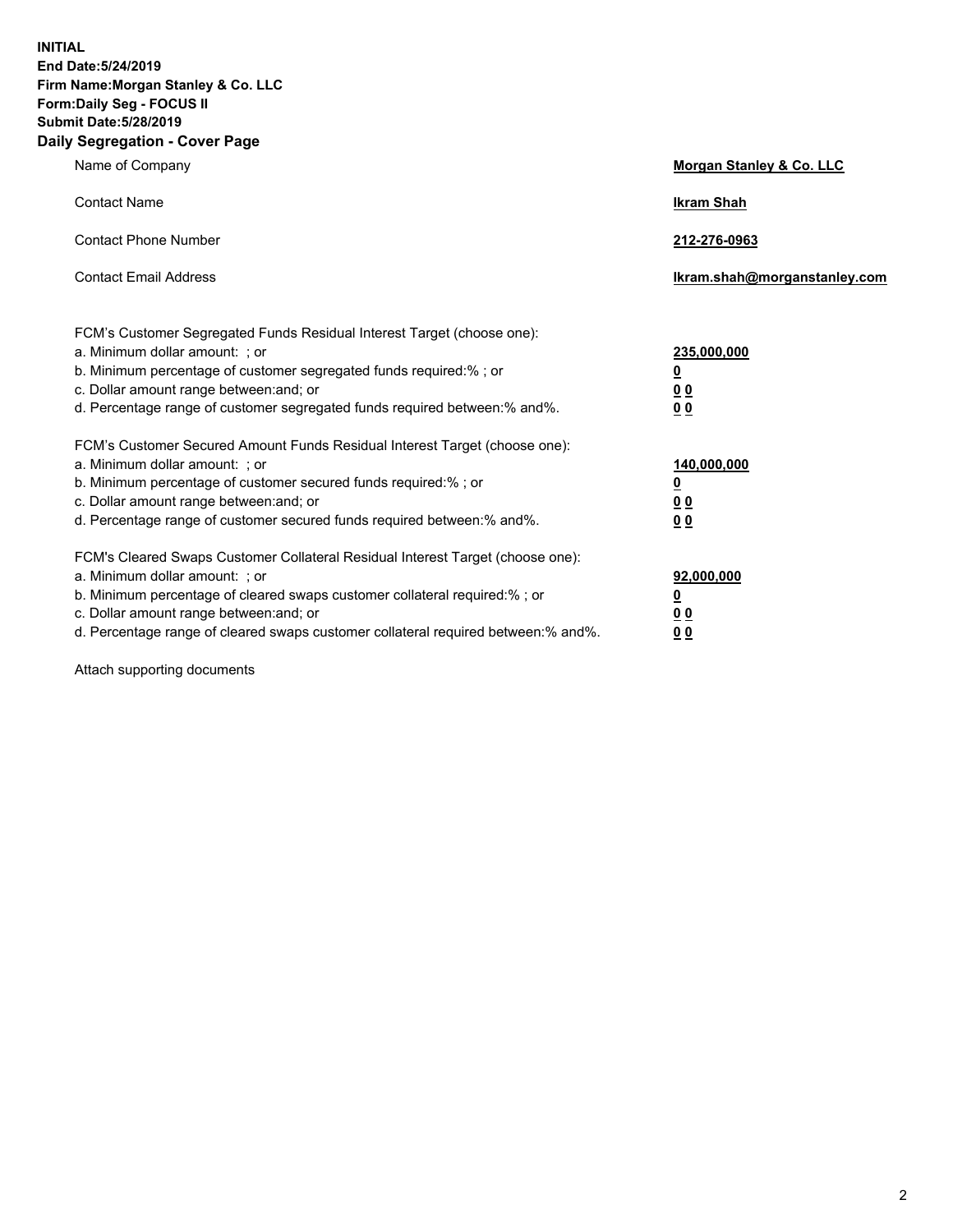## **INITIAL End Date:5/24/2019 Firm Name:Morgan Stanley & Co. LLC Form:Daily Seg - FOCUS II Submit Date:5/28/2019**

## **Daily Segregation - Secured Amounts**

|     | Foreign Futures and Foreign Options Secured Amounts                                                |                                   |
|-----|----------------------------------------------------------------------------------------------------|-----------------------------------|
|     | Amount required to be set aside pursuant to law, rule or regulation of a foreign                   | $0$ [7305]                        |
|     |                                                                                                    |                                   |
|     | government or a rule of a self-regulatory organization authorized thereunder                       |                                   |
| 1.  | Net ledger balance - Foreign Futures and Foreign Option Trading - All Customers                    |                                   |
|     | A. Cash                                                                                            | 3,391,335,730 [7315]              |
|     | B. Securities (at market)                                                                          | 2,501,129,896 [7317]              |
| 2.  | Net unrealized profit (loss) in open futures contracts traded on a foreign board of trade          | 415,427,858 [7325]                |
| 3.  | Exchange traded options                                                                            |                                   |
|     | a. Market value of open option contracts purchased on a foreign board of trade                     | 14,865,481 [7335]                 |
|     | b. Market value of open contracts granted (sold) on a foreign board of trade                       | $-12,474,464$ [7337]              |
| 4.  | Net equity (deficit) (add lines 1.2. and 3.)                                                       | 5,479,428,785 [7345]              |
| 5.  | Account liquidating to a deficit and account with a debit balances - gross amount                  | 99,295,654 [7351]                 |
|     | Less: amount offset by customer owned securities                                                   | -98,841,648 [7352] 454,006 [7354] |
| 6.  | Amount required to be set aside as the secured amount - Net Liquidating Equity                     | 5,479,882,791 [7355]              |
|     | Method (add lines 4 and 5)                                                                         |                                   |
| 7.  | Greater of amount required to be set aside pursuant to foreign jurisdiction (above) or line        | 5,479,882,791 [7360]              |
|     | 6.                                                                                                 |                                   |
|     | FUNDS DEPOSITED IN SEPARATE REGULATION 30.7 ACCOUNTS                                               |                                   |
| 1.  | Cash in banks                                                                                      |                                   |
|     | A. Banks located in the United States                                                              | 372,631,558 [7500]                |
|     | B. Other banks qualified under Regulation 30.7                                                     | 211,202,796 [7520] 583,834,354    |
|     |                                                                                                    | [7530]                            |
| 2.  | Securities                                                                                         |                                   |
|     | A. In safekeeping with banks located in the United States                                          | 670,721,612 [7540]                |
|     | B. In safekeeping with other banks qualified under Regulation 30.7                                 |                                   |
| 3.  |                                                                                                    | 0 [7560] 670,721,612 [7570]       |
|     | Equities with registered futures commission merchants                                              |                                   |
|     | A. Cash                                                                                            | 6,121,518 [7580]                  |
|     | <b>B.</b> Securities                                                                               | $0$ [7590]                        |
|     | C. Unrealized gain (loss) on open futures contracts                                                | -748,627 [7600]                   |
|     | D. Value of long option contracts                                                                  | $0$ [7610]                        |
|     | E. Value of short option contracts                                                                 | 0 [7615] 5,372,891 [7620]         |
| 4.  | Amounts held by clearing organizations of foreign boards of trade                                  |                                   |
|     | A. Cash                                                                                            | $0$ [7640]                        |
|     | <b>B.</b> Securities                                                                               | $0$ [7650]                        |
|     | C. Amount due to (from) clearing organization - daily variation                                    | $0$ [7660]                        |
|     | D. Value of long option contracts                                                                  | $0$ [7670]                        |
|     | E. Value of short option contracts                                                                 | 0 [7675] 0 [7680]                 |
| 5.  | Amounts held by members of foreign boards of trade                                                 |                                   |
|     | A. Cash                                                                                            | 2,994,485,120 [7700]              |
|     | <b>B.</b> Securities                                                                               | 1,830,408,283 [7710]              |
|     | C. Unrealized gain (loss) on open futures contracts                                                | <u>-414,679,231</u> [7720]        |
|     | D. Value of long option contracts                                                                  | 14,865,481 [7730]                 |
|     | E. Value of short option contracts                                                                 | -12,474,464 [7735] 4,412,605,189  |
|     |                                                                                                    | $[7740]$                          |
| 6.  | Amounts with other depositories designated by a foreign board of trade                             | $0$ [7760]                        |
| 7.  | Segregated funds on hand                                                                           |                                   |
| 8.  | Total funds in separate section 30.7 accounts                                                      | $0$ [7765]                        |
| 9.  |                                                                                                    | 5,672,534,046 [7770]              |
|     | Excess (deficiency) Set Aside for Secured Amount (subtract line 7 Secured Statement                | 192,651,255 [7380]                |
| 1 N | Page 1 from Line 8)<br>Management Target Amount for Excess funds in senarate section 30.7 accounts | 140.000.000.177801                |
|     |                                                                                                    |                                   |

10. Management Target Amount for Excess funds in separate section 30.7 accounts **140,000,000** [7780] 11. Excess (deficiency) funds in separate 30.7 accounts over (under) Management Target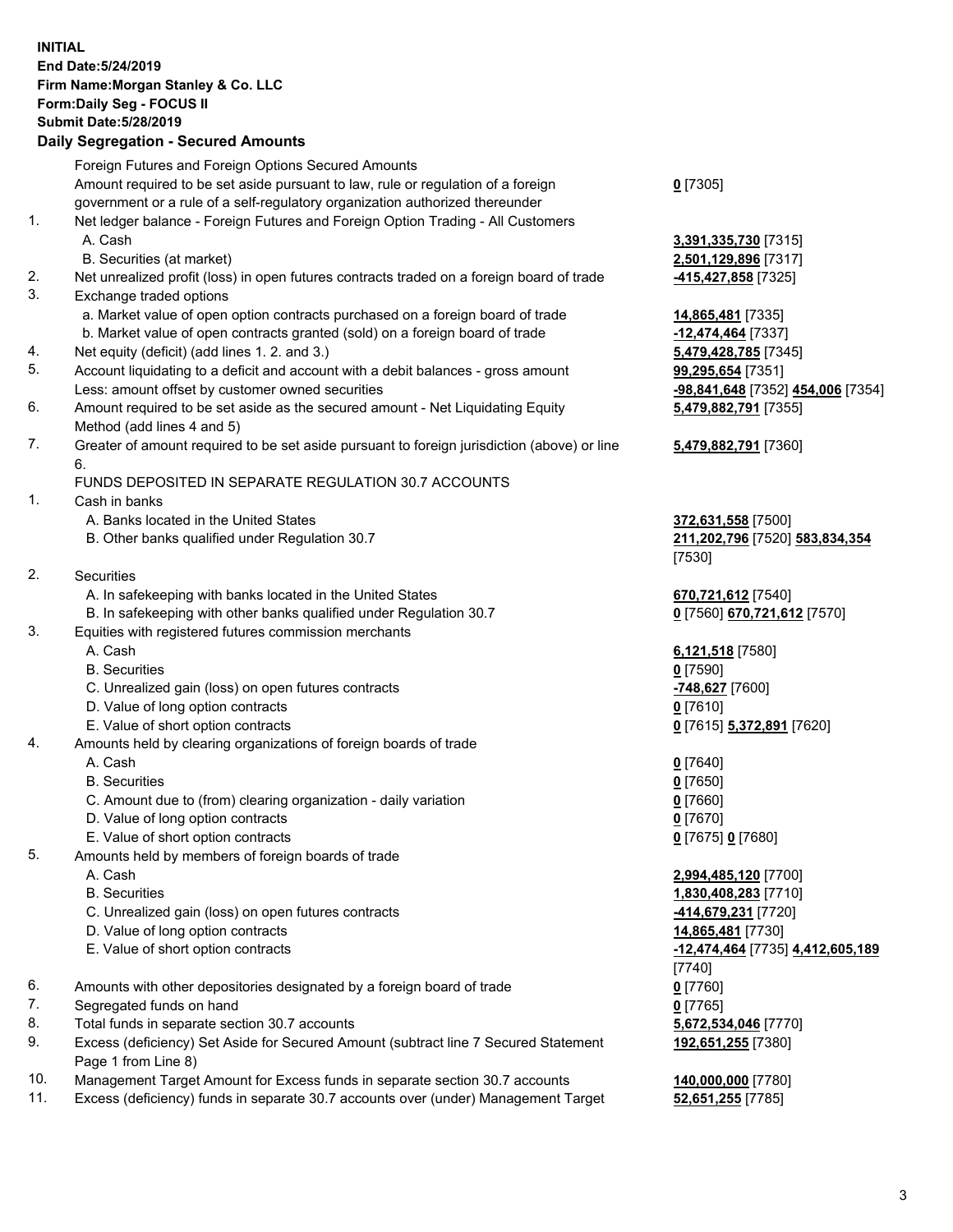**INITIAL End Date:5/24/2019 Firm Name:Morgan Stanley & Co. LLC Form:Daily Seg - FOCUS II Submit Date:5/28/2019 Daily Segregation - Segregation Statement** SEGREGATION REQUIREMENTS(Section 4d(2) of the CEAct) 1. Net ledger balance A. Cash **10,277,388,541** [7010] B. Securities (at market) **6,247,809,879** [7020] 2. Net unrealized profit (loss) in open futures contracts traded on a contract market **91,441** [7030] 3. Exchange traded options A. Add market value of open option contracts purchased on a contract market **395,206,701** [7032] B. Deduct market value of open option contracts granted (sold) on a contract market **-253,878,985** [7033] 4. Net equity (deficit) (add lines 1, 2 and 3) **16,666,617,577** [7040] 5. Accounts liquidating to a deficit and accounts with debit balances - gross amount **412,621,722** [7045] Less: amount offset by customer securities **-410,591,255** [7047] **2,030,467** [7050] 6. Amount required to be segregated (add lines 4 and 5) **16,668,648,044** [7060] FUNDS IN SEGREGATED ACCOUNTS 7. Deposited in segregated funds bank accounts A. Cash **4,133,068,949** [7070] B. Securities representing investments of customers' funds (at market) **0** [7080] C. Securities held for particular customers or option customers in lieu of cash (at market) **553,682,137** [7090] 8. Margins on deposit with derivatives clearing organizations of contract markets A. Cash **6,371,699,692** [7100] B. Securities representing investments of customers' funds (at market) **0** [7110] C. Securities held for particular customers or option customers in lieu of cash (at market) **5,694,127,742** [7120] 9. Net settlement from (to) derivatives clearing organizations of contract markets **51,275,723** [7130] 10. Exchange traded options A. Value of open long option contracts **395,206,701** [7132] B. Value of open short option contracts **-253,878,985** [7133] 11. Net equities with other FCMs A. Net liquidating equity **9,013,289** [7140] B. Securities representing investments of customers' funds (at market) **0** [7160] C. Securities held for particular customers or option customers in lieu of cash (at market) **0** [7170] 12. Segregated funds on hand **0** [7150] 13. Total amount in segregation (add lines 7 through 12) **16,954,195,248** [7180] 14. Excess (deficiency) funds in segregation (subtract line 6 from line 13) **285,547,204** [7190]

- 15. Management Target Amount for Excess funds in segregation **235,000,000** [7194]
- 16. Excess (deficiency) funds in segregation over (under) Management Target Amount Excess

**50,547,204** [7198]